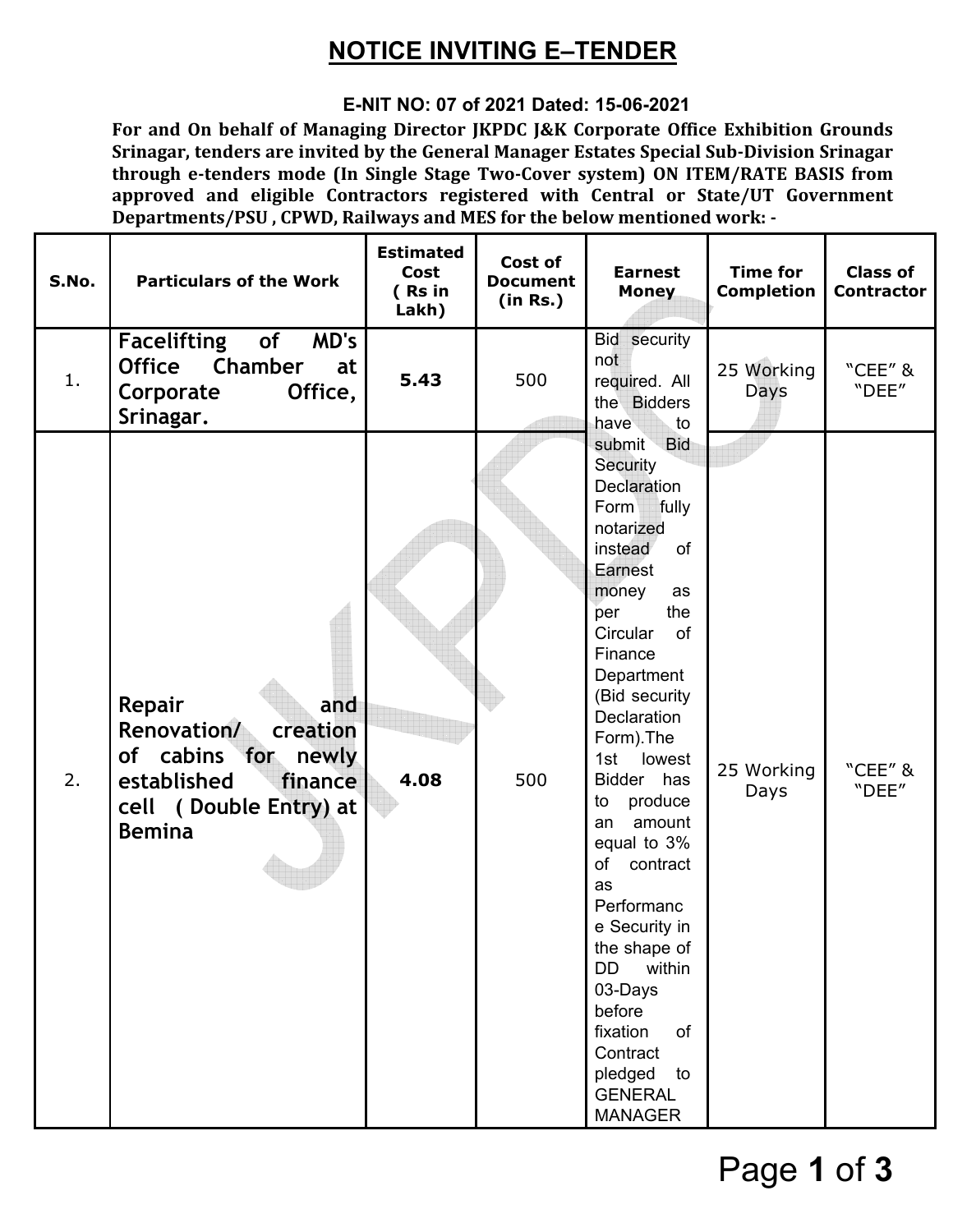|  | (ACCOUNT<br>S) JKSPDC<br><b>CORPORA</b><br>TE OFFICE<br><b>SRINAGAR</b> |  |
|--|-------------------------------------------------------------------------|--|
|--|-------------------------------------------------------------------------|--|

1. Position of AAA/ CEC:- Under Process

2. Position of Funds: -- Demanded.

|              | <b>Sequence Of Events</b>                    |                                                                                                                   |             |  |  |  |  |
|--------------|----------------------------------------------|-------------------------------------------------------------------------------------------------------------------|-------------|--|--|--|--|
| S.No.        | <b>Particulars</b>                           | <b>Date</b>                                                                                                       | <b>Time</b> |  |  |  |  |
| $\mathbf{1}$ | Date of publishing on (www.jktenders.gov.in) | 16-06-2021                                                                                                        | 1030 Hours  |  |  |  |  |
| 2            | Bid documents download start date            | 16-06-2021                                                                                                        | 1230 Hours  |  |  |  |  |
| 3            | Bid documents submission start date          | 16-06-2021                                                                                                        | 1400 Hrs.   |  |  |  |  |
| 4            | Bid documents download end date              | 30-06-2021                                                                                                        | 1600 Hrs.   |  |  |  |  |
| 5            | Bid documents submission end date            | 02-07-2021                                                                                                        | 1600 Hrs.   |  |  |  |  |
| 6            | Technical Bid Opening Date                   | 05-07-2021                                                                                                        | 1100 Hrs.   |  |  |  |  |
| 7            | Price Bid Opening Date                       | The Date and Time of Opening of Price Bids<br>Shall be Intimated to the Technically Qualified<br>bidder later on. |             |  |  |  |  |

 **The cost of the tender document shall be deposited into the Bank Account of GENERAL MANGER ACCOUNTS, JKSPDC CORPORATE OFFICE SRINAGAR by the bidder for which the following information can be used by the bidder** 

- **1. Name of the Bank = J&K Bank Ltd.**
- **2. Account title = GENERAL MANAGER ACCOUNTS**
- **3. GENERAL MANGER ACCOUNTS, (CURRENT Account)**
- **4. Account No. = 0005010100005196**
- **5. Branch = RESIDENCY ROAD**
- **6. BRANCH ADDRESS=** JAMMU AND **KASHMIR BANK** BUILDING, **RESIDENCY ROAD**, **SRINAGAR**
- **7. IFSC Code =** JAKA0CHINAR
- **8. Swift Code = JAKABBINRSGR Optional**

**The Date of acknowledgement receipt should be between the date of Start of Bid and Bid Submission End Date and NIT No. /JKPDC General Manager Estates Special Sub-Division JKPDC Corporate Office Srinagar should be mentioned on the receipt itself. No previous cost of tender receipt shall be entertained at all.**